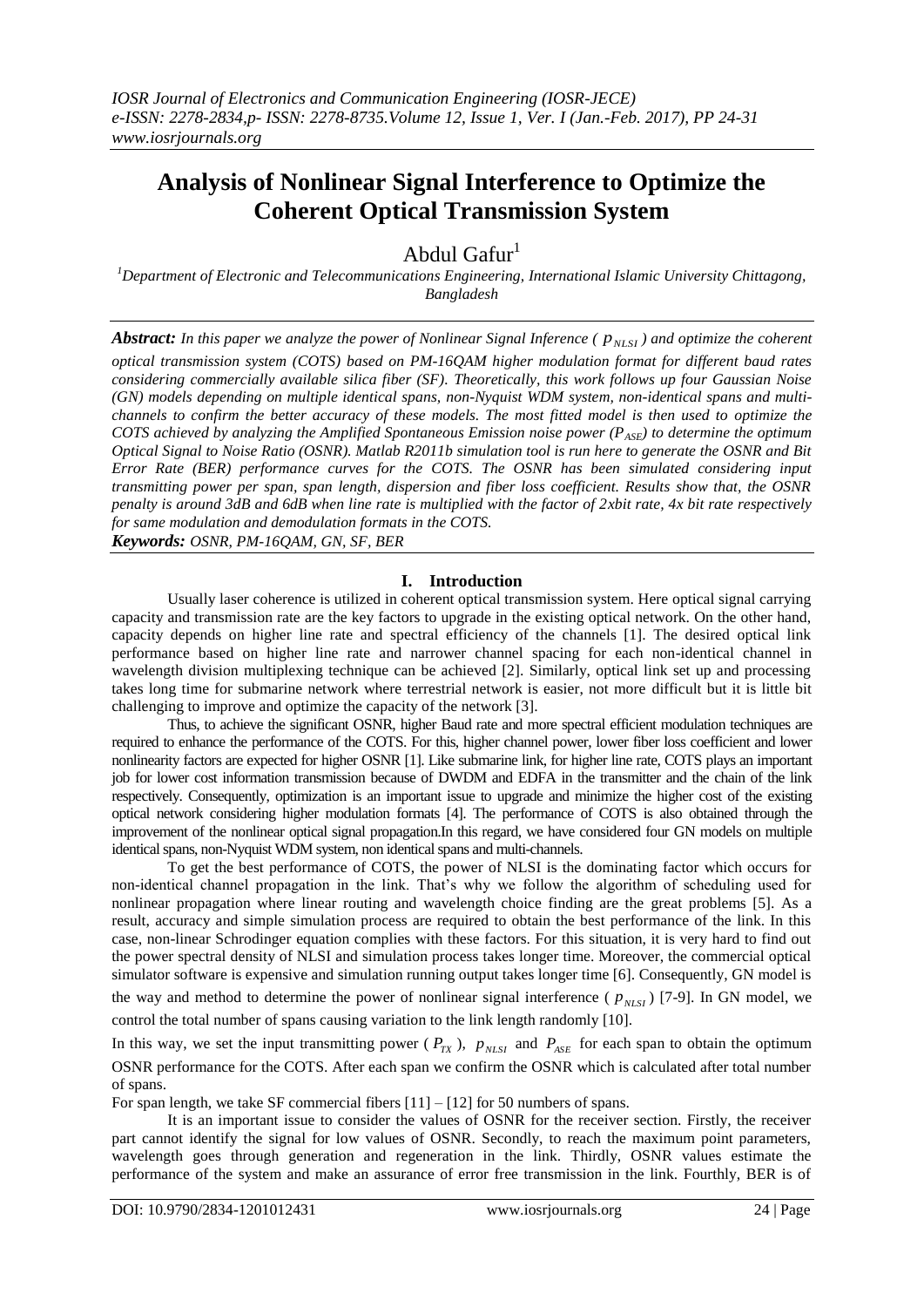crucial value and quality of propagation of the optical signal which is dependent on OSNR values. Considering all these factors, it can be said that OSNR is an important parameter and it depends on number of optical links, topology of the network, symbol rate of the higher modulation formats and the target of lower BER to design the optical network efficiently [13].The optical link model used for the simulation is shown in Fig. 1. The total number of channels in the transmitter section is divided into odd and even number of channels to implement polarization multiplexing. The number of channels in the WDM comb is 27 channels with the  $14<sup>th</sup>$  channel considered as the Centre.

Every channel has a channel bandwidth, channel power and line rate respectively. The modulated optical signal goes through the optical filter [14] then the combiner combines the channels. The specification data for SF are shown in Table 1. The EDFA is connected after a span of 100-km. A noise figure of 5dB compensates the link loss depending on the fiber loss coefficient and span length. The  $p<sub>NLSI</sub>$  is determined at the input of the EDFA and the  $P_{\text{ASE}}$  is observed at the output of the EDFA [15] in the optical link of the COTS as shown in Fig. 1 [9].In this condition 27 WDM comb are considered where 193.4145 THz is the center channel frequency within the range from 192.7645 THz to 194.0645 THz. These channel frequencies create odd and even number of channels with 0.05THz spacing .The simulation is performed for 5000 km silica fiber link distance considering 128Gb/s and 256Gb/s .We analyze the GN models for different modes and conditions to predict the accuracy among the models. The power spectrum of the ASE noise is considered to obtain the optimum OSNR for the COTS.



**Fig. 1:** Model of optical link.

### **2. Analysis of nonlinear signal interference (NLSI)**

In this work we follow four Gaussian non-linear (GN) models to determine the accuracy and convergences of the models in optical coherent transmission. Then we choose very close and tight fit convergence of GN model to determine the optimum ONSR for different line rate ( *Rs* ) in the COTS.

The power  $p_{NLSI}$  depends on Gaussian nonlinear (GN) signal spectrum considering an optical noise bandwidth of 12.5GHz. The expression for  $p_{NLSI}$  in the case of multichannels is presented below [19]

$$
p_{NLSI} = \frac{8}{27} N_s \gamma^2 L_{eff} P_{Ch}^3 \frac{\log(\pi^2 | \beta_2 | L_{eff} N_{Ch}^2 R_s^2)}{\pi |\beta_2| R_s^3} B_n \tag{1}
$$

In the above expression,  $N_s$ ,  $\gamma$ ,  $L_{eff}$ ,  $P_{Ch}$ ,  $\beta_2$ ,  $N_{Ch}$ ,  $R_s$  and  $B_n$  are the number of span, non-linearity coefficient, effective length , channel power , dispersion parameter of fiber ,number of channels, line rate of the channel and optical noise bandwidth of COTS respectively.

We also follow the GN model for non identical span and mathematical expression are shown below to calculate the  $p_{NLSI}$ : [10,20]

$$
p_{NLSI^2} = \frac{16}{27} \cdot B_n \sum_{n_s=1}^{N_s} \gamma_{n_s}^2 L_{efn,n_s}^2
$$

$$
\cdot \prod_{n_s'=1}^{n_s-1} g_{n_s'}^3 e^{-6\alpha_{n_s'}L_{s,n_s'}} \cdot \prod_{n_s'=n_s}^{N_s} g_{n_s'} e^{-2\alpha_{n_s'}L_{s,n_s'}}
$$

$$
\cdot \sum_{n=1}^{N_{ch}} G_{ch,n} G_{ch,n} G_{ch,i} \cdot (2 - \delta_{n,i}) \Psi_{n,i,n_s}
$$

 $(2)$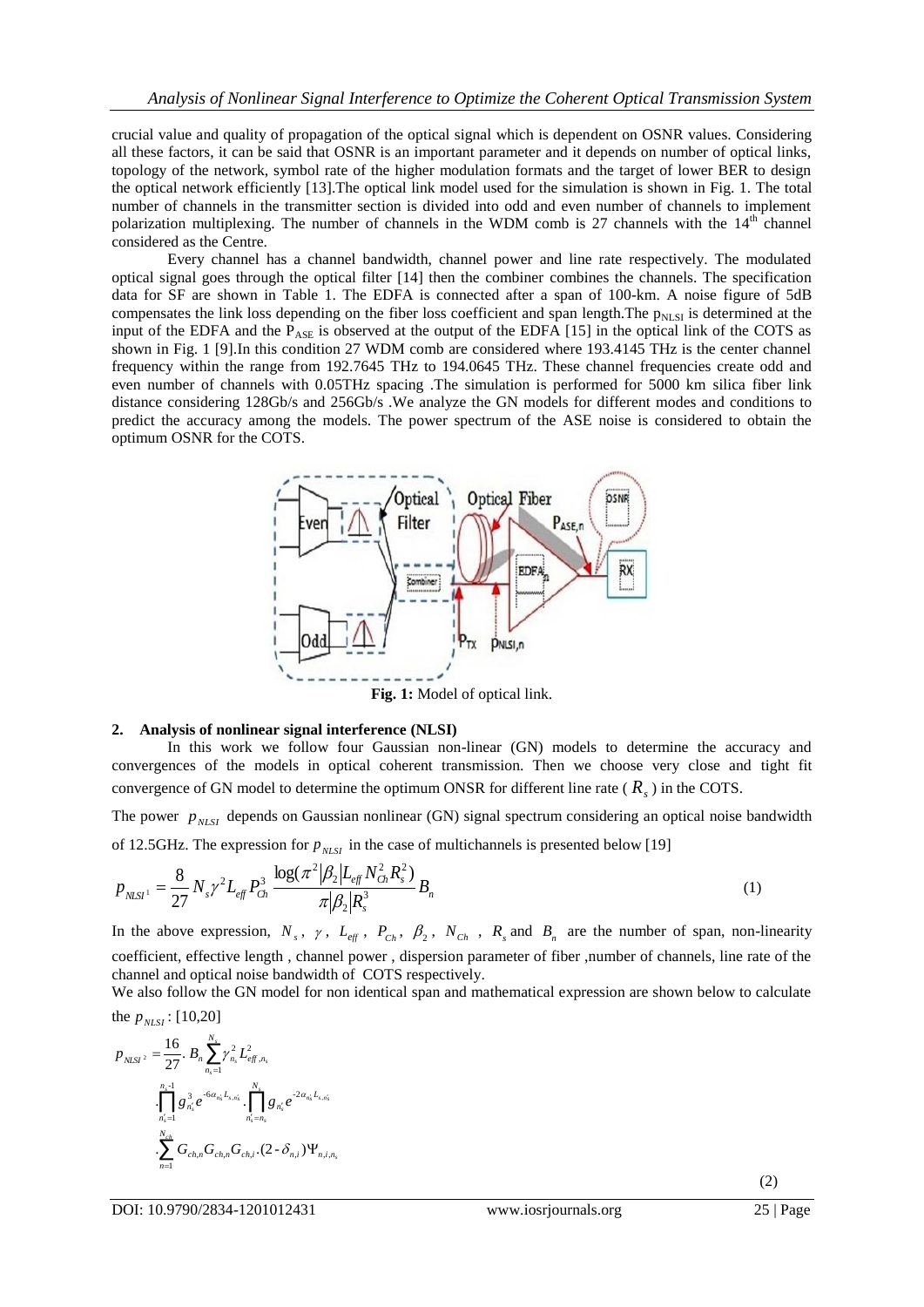The effective length is calculated for using the following equation [15]:

$$
L_{\text{eff}} = [1 - e^{-(\alpha L_s)}]/2\alpha
$$
\n<sup>(3)</sup>

Where  $\alpha$  is the fiber loss coefficient and  $L<sub>s</sub>$  is the span length of the COTS. The power spectral density for  $n<sup>th</sup>$  and i<sup>th</sup> channels are given in [17] is used in the model as below,

$$
G_{ch,n} = \frac{P_{ch,n}}{R_s} \tag{4}
$$

$$
G_{ch,i} = \frac{P_{ch,i}}{R_s} \tag{5}
$$

Where for  $n^{th}$  and  $i^{th}$  channels, the channel power is  $P_{ch,n}$  and  $P_{ch,i}$  respectively. The symbol  $\delta_{ni}$  is used to maintain the center frequency for the WDM comb based on 0 and 1 condition when *n=i* and  $n \neq i$  respectively.

When  $n = i$  and the symbols  $\Psi_{n,i,n_s}$  and  $\Psi_{i,i,n_s}$  are used in model to select the strategy of the channel [10], [20]

$$
\Psi_{n,i,n_{s}} = \frac{\operatorname{asinh}(\pi^{2}(2\alpha_{n_{s}})^{-1}|\beta_{2,n_{s}}|[f_{ch,n} - f_{ch,i} + B_{ch,n}/2]B_{ch,i})}{4\pi(2\alpha_{n_{s}})^{-1}|\beta_{2,n_{s}}|}\n-\frac{\operatorname{asinh}(\pi^{2}(2\alpha_{n_{s}})^{-1}|\beta_{2,n_{s}}|[f_{ch,n} - f_{ch,i} - B_{ch,n}/2]B_{ch,i})}{4\pi(2\alpha_{n_{s}})^{-1}|\beta_{2,n_{s}}|}\n\Psi_{i,i,n_{s}} = \frac{\operatorname{asinh}(\frac{\pi^{2}}{2}|\beta_{2,n_{s}}|[2\alpha_{n_{s}}]^{-1}B^{2}_{ch,i})}{2\pi|\beta_{2,n_{s}}|[2\alpha_{n_{s}}]^{-1}}\n\tag{7}
$$

Where  $\beta_2$  and  $B_{ch}$  are the second order fiber dispersion parameter and -3dB channel bandwidth respectively. For the  $i^{th}$  channel, the center channel is denoted as  $f_{ch,i}$  in the comb.

For the model accuracy, the  $p_{NLSI}$  expression is for the case of Non-Nyquist and presented below [5]

$$
p_{\text{NLSI}^3} = \left(\frac{8}{27}\right) B_n . \gamma^2 . \frac{L_{\text{eff}}^2 G_{\text{WDM}}^3}{\pi |\beta_2| L_{\text{eff},a}} \n\n. asinh \left(\frac{1}{2} \pi^2 |\beta_2| L_{\text{eff},a} R_s^2 \left[ N_{\text{ch}}^2 \right]_{\text{A}}^{R_s} \right)
$$
\n(8)

where  $L_{eff,a}$  and  $G_{WDM}$  are the asymptotic effective length and PSD of the transmission in the super channel of comb. In the model, asymptotic effective length is used in the following way:

$$
L_{\text{eff},a} = \frac{1}{\alpha} \tag{9}
$$

The  $p_{NLSI}$  analysis is for the case of multiple identical spans model [9] is shown below

$$
p_{\text{NLSI}^4} = \frac{64}{27} B_n \gamma^2 \int_{-\infty}^{\infty} \int_{-\infty}^{\infty} G_{Tx}(f_1) G_{Tx}(f_2) G_{Tx}(f_1 + f_2 - f)
$$
  

$$
\cdot \left| \frac{1 - e^{-2\alpha L_s} e^{j4\pi^2 |\beta_2| L_s(f_1 - f)(f_2 - f)}}{2\alpha - j4\pi^2 |\beta_2| (f_1 - f)(f_2 - f)|} \right|^2
$$
  

$$
\cdot \frac{\sin^2(2\pi^2 N_s(f_1 - f)(f_2 - f)|\beta_2|L_s)}{\sin^2(2\pi^2 (f_1 - f)(f_2 - f)|\beta_2|L_s)} df_2 df_1
$$
 (10)

DOI: 10.9790/2834-1201012431 www.iosrjournals.org 26 | Page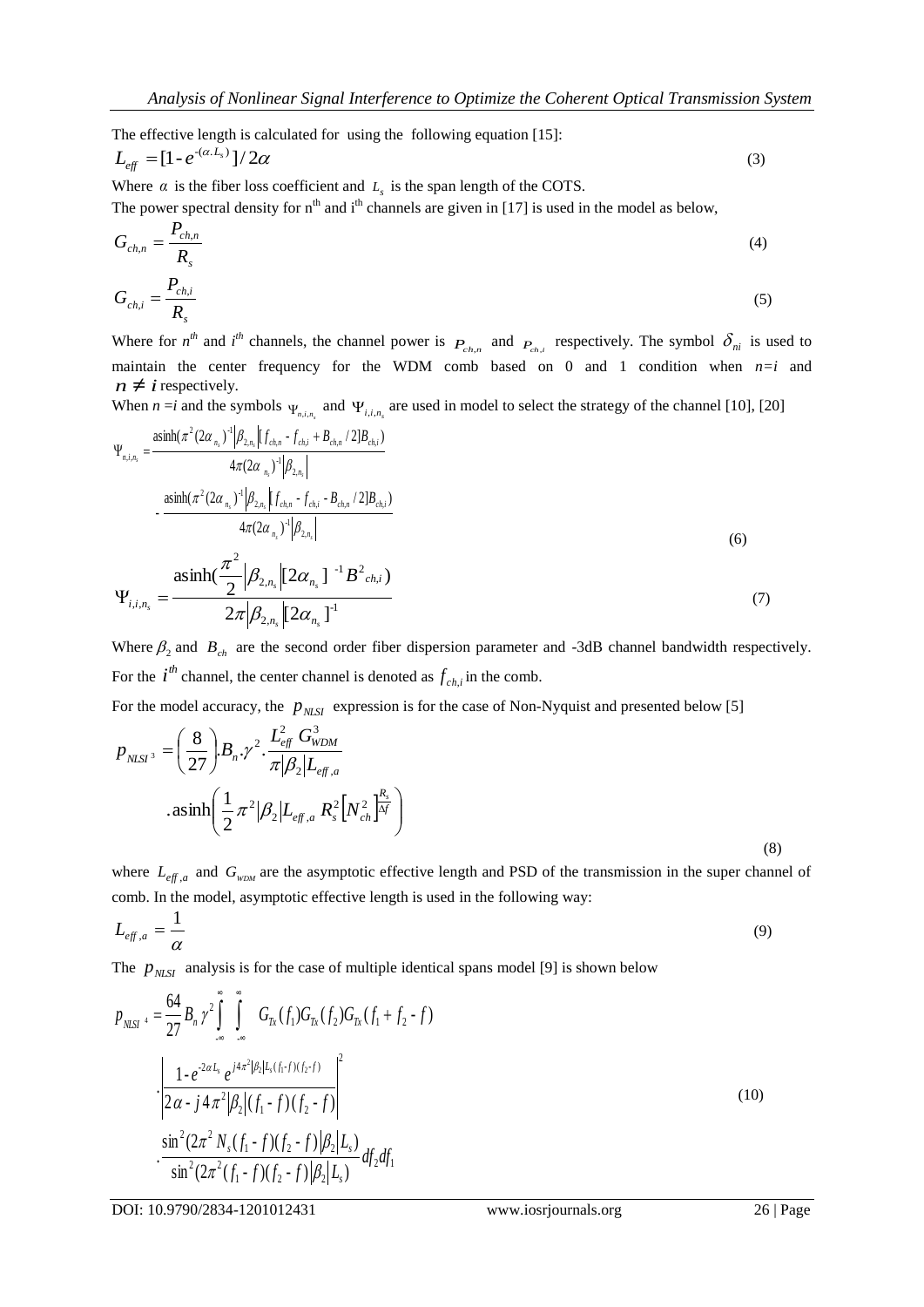In Eq. (10),  $G_T$  is the PSD which depends on channel power and line rate. The frequencies  $(f_1+f_2-f)$  for four wave mixing (FWM) are the elements frequency of *f* [16].

## **II. OSNR And Bit Error Rate (BER) Performance Evaluation**

Based on analytical analysis of nonlinear signal interference, the numerical results are simulated in Fig.2 (a) and Fig.2 (b) considering four GN models using Matlab R2011b tool. These results confirm the convergence and accuracy among the models.



**Fig. 2 (a):** Non linear signal interference for four GN models considering power of nonlinear signal interference  $(p_{NLSI})$  vs. line rate  $(R_s)$  with SF.



**Fig. 2 (b):** Non-linear signal interference for four GN models considering power of nonlinear signal interference  $(p_{NLSI})$  vs. channel power ( $P_{ch}$ ) with SF.

Fig.2 (a) represents the power of nonlinear signal inference versus line rate of the COTS. This result is simulated for SF with 27 channels, 32 GHz channel bandwidth (Bch), 50GHz channel spacing (*∆f*), center frequency  $(f_c)$  193.4145 THz, channel power  $(P_{ch})$  10 dBm, number of span  $(N_s)$  is 1, span length  $(L_s)$  100km, optical noise bandwidth  $(B_n)$  12.5GHz. In this figure, Black, Blue, Magenta and Red lines carry the information for  $p_{NLSI^1}$ ,  $p_{NLSI^2}$ ,  $p_{NLSI^3}$  and  $p_{NLSI^4}$  respectively. It is found that the power of nonlinear interference is going down with the increment values of R<sub>s</sub>. Magenta and Blue lines are fitted very well. Magenta, Blue and Red lines are seemed to be very closed for line rate from 0.028THz to 0.032THz. On the other hand, Black line shows very small nonlinear signal inference in comparison with Blue and Magenta lines. It is found that Blue line shows very good accuracy compared to other three models.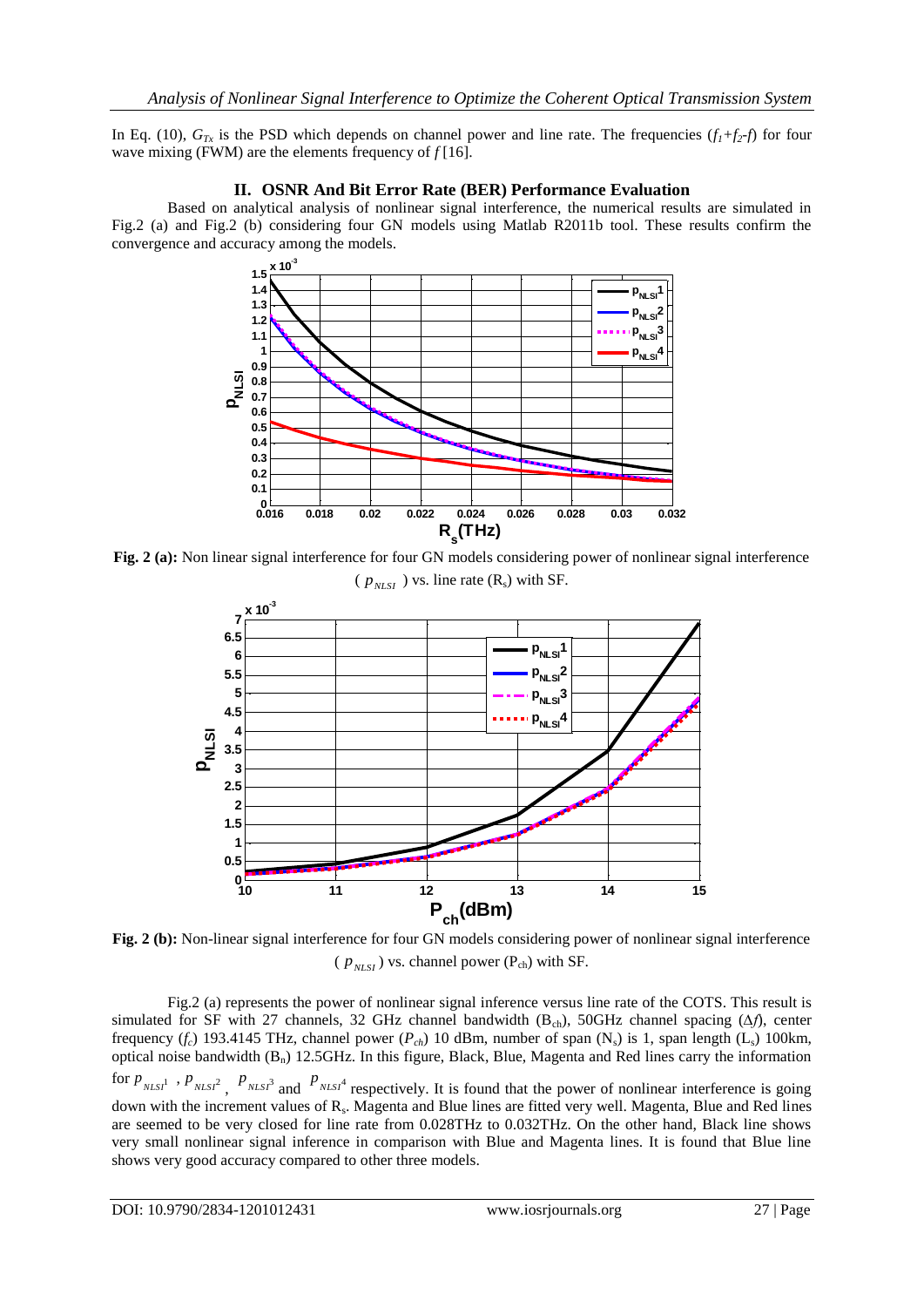Fig.2 (b) is simulated for channel power  $(P_{ch})$  and power of nonlinear signal interference ( $p_{NLSI}$ ) based on all parameters used in Fig.2 (a).In this results, Black, Blue, Magenta and Red lines are used for  $p_{NLSI^1}$ ,  $p_{NLSI^2}$ ,

 $p_{NLSI}$ <sup>3</sup> and  $p_{NLSI}$ <sup>4</sup> respectively. The nonlinear signal interference power is going up with the increase of channel power in the system. It is found that Blue, Magenta and Red lines show the best fitting curve for channel power 10dBm to 15dBm.The Black line performs the good matching for 10 dBm to 11 dBm channel power. It is selected that the Blue line performs the good accuracy. The optimum OSNR [7] [18] depends on span transmitting input power ( $P_{TX}$ ),  $P_{ASE}$  and  $p_{NLSI^2}$  as expressed below:

$$
P_{\text{ASE}} = A_{\text{s}} F h f_{\text{o}} B_{n} \tag{11}
$$

$$
OSNR = \frac{P_{TX}}{N_s (P_{ASE} + P_{TX}^3 P_{NLSI} \cdot B_{ch}^{-3})}
$$
(12)

In Equ.(11)  $A_s$ ,  $F$ ,  $h$  and  $f_o$  are the span loss, noise figure, plank constant and center frequency of the channel of comb respectively. In this simulation we put noise figure 5 dB, where span loss depends on span length and fiber loss coefficient per kilometer of SF. In Equ.  $(12)$ ,  $N<sub>s</sub>$  is the number of spans. It is used 50 spans in our simulation process.

# To measure the Bit Error Rate (BER), OSNR is required where OSNR determined from  $p_{_{NLSI}^2}$ ,  $P_{_{ASE}}$  and  $P_{_{TX}}$ respectively. For PM-16QAM modulation format, 16 GBaud and 32 GBaud produced 128 Gb/s and 256 Gb/s line bit rates respectively.

SNR is required to determine the BER. SNR is related with OSNR and BER is expressed below [9].

$$
SNR = \left(\frac{B_n}{R_s}\right)OSNR\tag{13}
$$

 $BER = \phi$  (SNR)  $\phi$  (SNR) (14)

 $\phi$  is the modulation format that operates the bit rates and upgrade the system. The modulation format for PM-16QAM used in [9]

$$
BER_{(PM - 16QAM)} = \frac{3}{8} erfc \left(\sqrt{\frac{1}{10} SNR}\right)
$$
\n(15)

In Equ. (15) *erfc* is the complementary error function.

### **III. Optimization Of OSNR For COTS**

Based on theoretical analysis, the simulation is done with SF commercial optical fiber. This result is with 27 channels, 32 GHz channel bandwidth (B<sub>ch</sub>), 50GHz channel spacing ( $\Delta f$ ), center frequency (f<sub>c</sub>) 193.4145 [THz], channel power ( $P_{ch}$ ) 15 dBm, number of span( $N_s$ ) is 50, span length ( $L_s$ ) 100km, optical noise bandwidth (Bn) 12.5GHz.



**Fig.3. (a):** OSNR [dB] versus P<sub>TX</sub> [dBm] based on linear and nonlinear propagation considering 16GBaud and 32GBaud line rates of the COTS of SF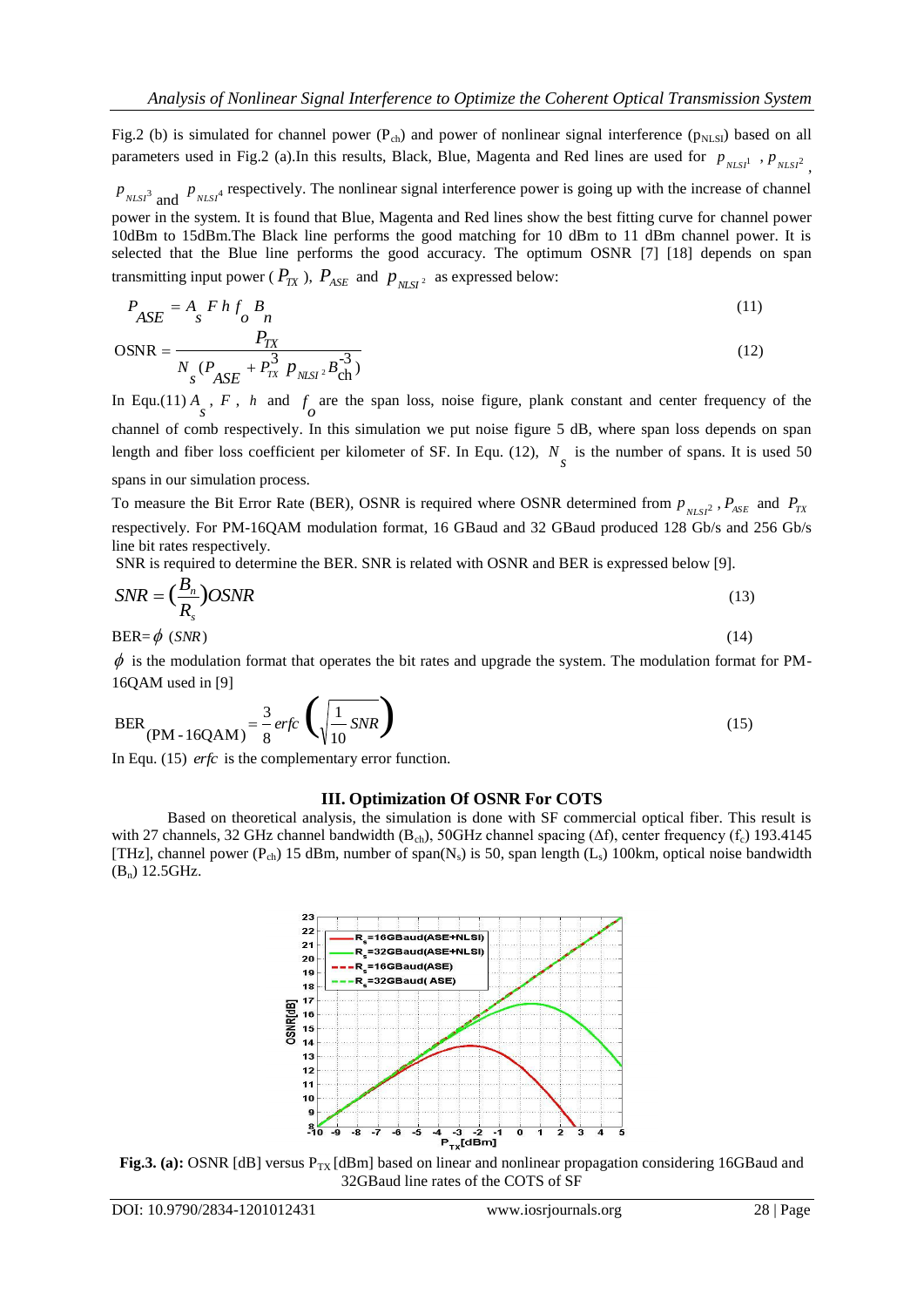

**Fig.3. (b):**  $P_{TX}$  [dBm] versus BER based on linear and nonlinear propagation considering 16GBaud and 32GBaud line rates of the COTS of SF

In Fig.3 (a) OSNR [dB] versus  $P_{TX}$  [dBm] where dotted lines represent the linear propagation; solid lines show the non-linear propagation. Blue line is for 16Gbaud and Red line is for 32GBaud line rates. Case for nonlinear signal propagation, the optimum OSNR is 13.77dB and 16.78dB when  $P_{TX}$  is -2.44dBm and 0.5 dBm considering 16GBaud and 32GBaud respectively. For the result's confirmation, it is found that the optimum penalty between linear and nonlinear propagation is around 1.76dB [21]. It is also confirmed that the lines overlap for 16GBaud and 32GBaud respectively considering linear propagation. It is also found that OSNR changed corresponding to the  $P_{TX}$  dBm by 1dB linearly. For the same modulation format, the optimum OSNR difference is 3dB following the factor of 2xbit rate and 4xbit rate. Fig. 3(b) is the plot of BER for PM-16QAM modulation format. In this case it is assumed that all parameters used here is the same as used previously for Fig.3 (a).



**Fig.4. (a):** Considering line rate 16GBaud, contour plot of OSNR versus span length [km] and dispersion [ps/nm/km] parameter of SF.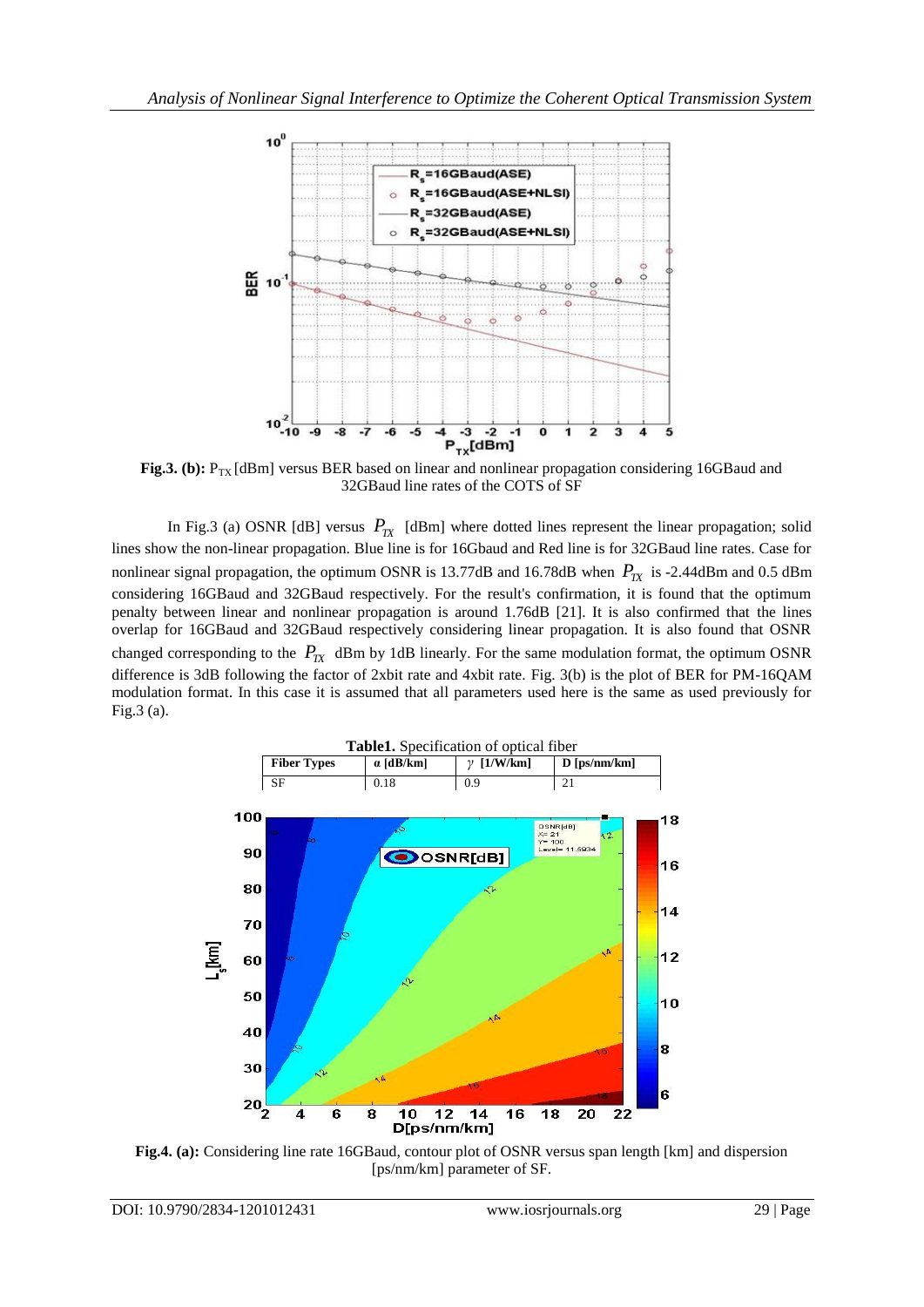

**Fig. 4(b):** allowing for line rate 16GBaud, contour plot of OSNR [dB] versus fibre loss [dB/km] and dispersion [ps/nm/km] parameter of SF



**Fig. 4. (c):** Considering line rate 32GBaud, contour plot of OSNR [dB] versus span length [km] and dispersion [ps/nm/km] parameter of SF



**Fig. 4(d):** Considering line rate 32GBaud, contour plot of OSNR [dB] versus fibre loss coefficient [dB/km] and dispersion [ps/nm/km] parameter for SF